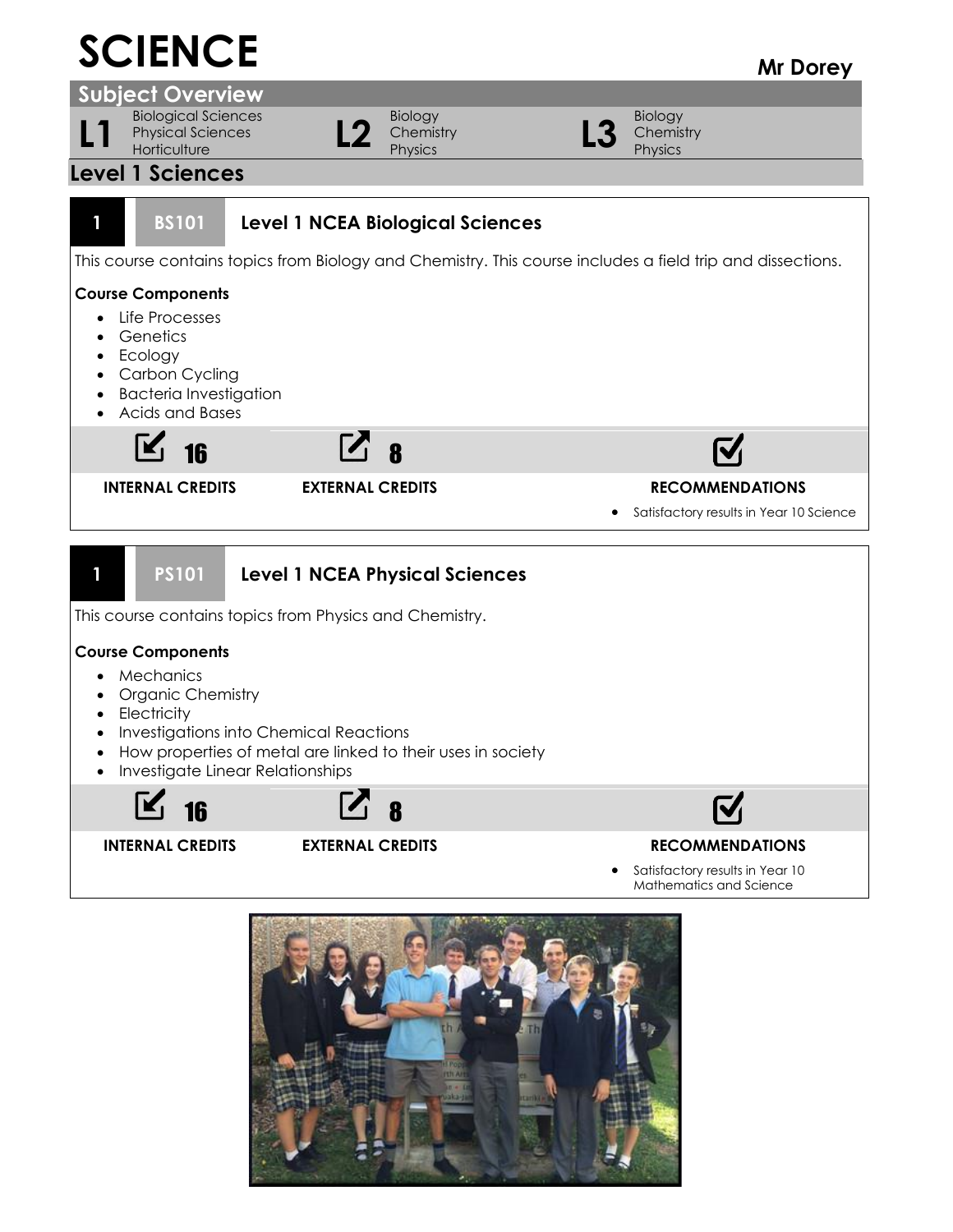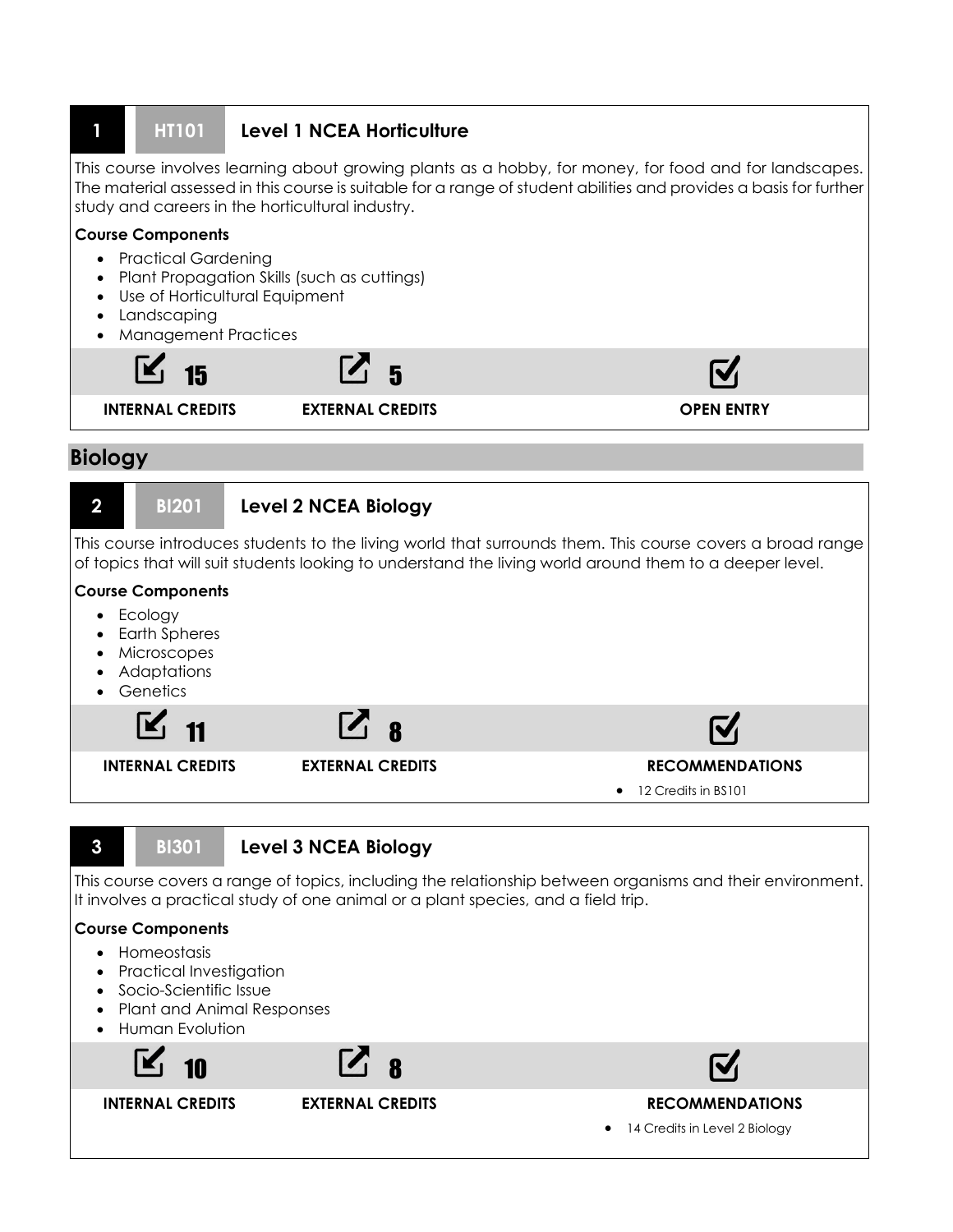## **Chemistry**



 $\overline{\mathbf{v}}$ 

• Practical Investigation